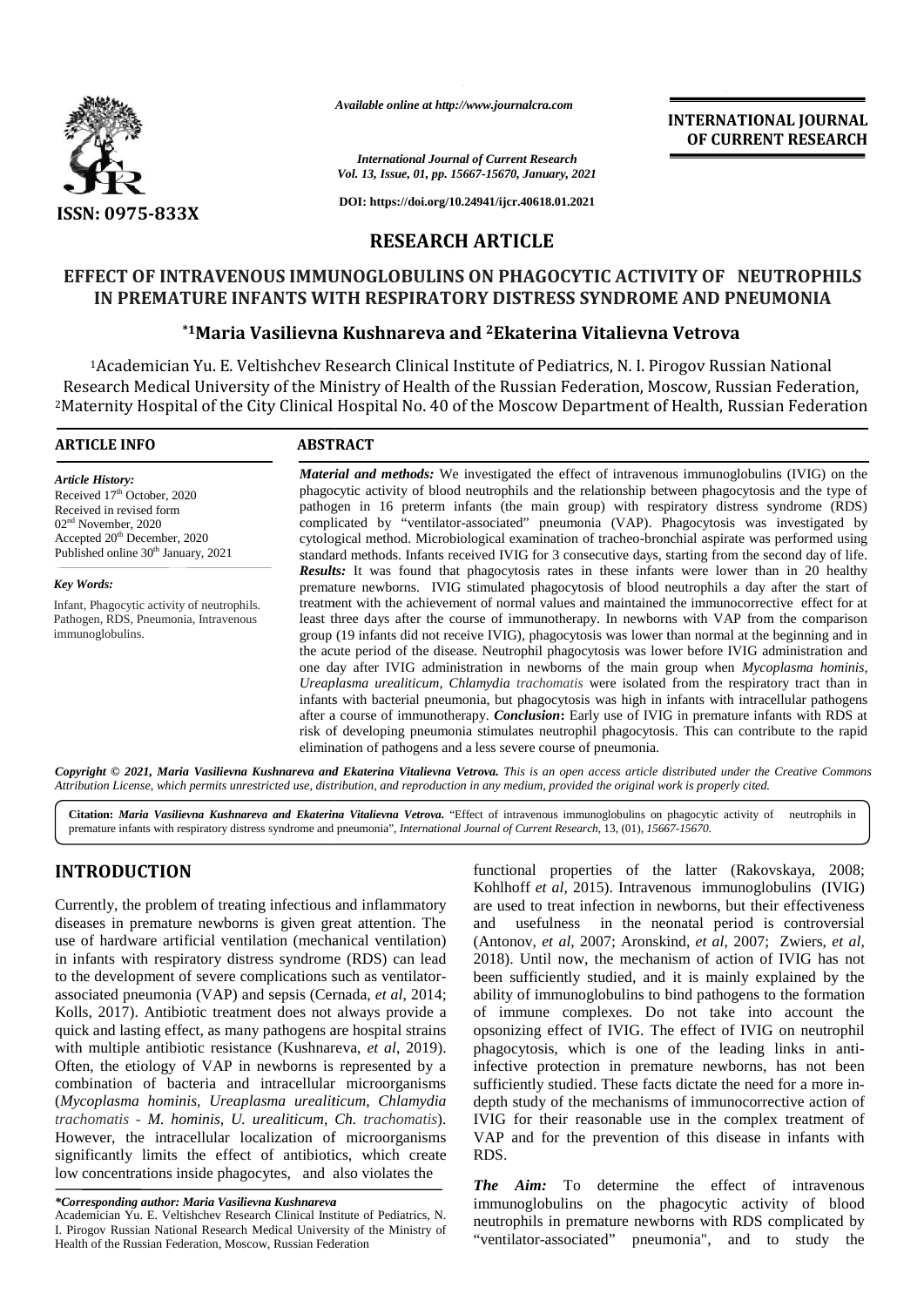characteristics of phagocytosis in infants, taking into account the type of pneumonia pathogen.

# **MATERIAL AND METHODS**

Patients: The study of phagocytic activity of blood neutrophils was carried out in 49 preterm newborns with a gestational age at birth from 28 to 37 weeks and a body weight from 920 to 2700 g. The VAP developed on day 5-8 of life in 29 infants. These infants received basic treatment. It included oxygen therapy, antibiotic therapy, and syndromic and symptomatic treatment. The main group (I) consisted of 16 premature infants with RDS complicated by VAP. These infants, in addition to basic treatment, received IVIG starting from the second day of life due to the presence of several risk the a factors for the development of infectious and inflammatory diseases (prematurity, burdened infectious history of the mother; especially in the third trimester, complicated course of childbirth, severe asphyxia suffered during childbirth, mechanic ventilator; deterioration in the child's condition during the first two days of life in the presence of adequately conducted syndrome therapy). VAP developed on the 4th – 8th day of life. The comparison group (II) consisted of 13 infants with VAP who were not treated with immunoglobulins. These infants were in the basic treatment. The control group (III) consisted of 20 conditionally healthy premature newborns without infectious pathology. These infants were on physiological nursing. Indicators of gestational age, body weight and body length at birth did not have significant differences in all groups.

*Immunotherapy:* For the treatment of infants, we used immunoglobulin preparations for intravenous administration of different generations (6 infants received Octagam ®; 5 infants received Pentaglobin ® ; 5 infants received Intraglobin ® ). The IVIG was administered from 2 days of life until the development of clinical symptoms of pneumonia. All IVIGs were administered by slow intravenous infusions, three consecutive days, once a day. We used the dose recommended for use in newborns (Formular on the use of drugs of intravenous immunoglobulins in neonatology, 2006/2007; Instructions for the use of intravenous immunoglobulins): the dose of Octagam ® ("OCTAPHARMA AG", Austria) was 500 mg/kg; the dose of Pentaglobin ® ("BIOTEST PHARMA GMBH", Germany") was 250 mg/kg (5 ml/kg); the dose of Intraglobin ® ("BIOTEST PHARMA GMBH", Germany) was 6 - 8 ml /kg per day.

*Survey periods*: The study of phagocytic activity in group I was performed three times: before IVIG administration, one day after the first infusion, and three days after the end of a three-day course of immunoglobulin treatment in the acute period of pneumonia. In 13 premature newborns with pneumonia from group II, the study of neutrophil phagocytic activity was studied at the onset of pneumonia when the diagnosis was made (5-8 days of life) and in the acute period of the disease on 7-8 days (12-15 days of life). The control group included 20 conditionally healthy premature newborns. In these infants, neutrophil phagocytosis was studied once on day 4-7 of life.

*Determination of phagocytic activity of neutrophils***:** The neutrophil phagocytosis was studied by the method of E. A. Kost and M. I. Stenko (Khaitov, et al, 2009). We incubated 0.1 ml of capillary blood with 0.1 ml of suspension of the control

strain Staphylococcus aureus P209 (concentration of Staphylococcus aureus was  $10^9$  microbial cells in 1 ml of suspension) at 37°C for 30 minutes and 90 minutes. Then we made the preparations on the glass slide, dried them in air, fixed them with 90° ethanol, stained them with azur-eosin dye, and examined them with a light microscope.

We determined the following indicators.

- A) Percentage of neutrophils involved in phagocytosis: this is Phagocytic number (PhN). PhN 30 and PhN 90 were calculated after 30 and 90 min of incubation. accordingly.
- B) The index of phagocytosis (IPh) is the total number of captured microbes in 50 neutrophils divided by 50, that is, the average number of microbes in one active neutrophil (IPh 30 and IPh 90, after 30 and 90 minutes, respectively).
- C) We determined the Index of completion of phagocytosis (IСPh), which reflects the digesting capacity of neutrophils and is calculated by the formula:

$$
ICPh = \frac{PhN30}{PhN90} + \frac{IPh30}{IPh90}.
$$

ICPh>1 corresponds to completed phagocytosis, ICPh 1 corresponds to incomplete phagocytosis.

*Microbiological research***:** The study of the microflora of tracheobronchial aspirates (TBA) to identify the causative agent of infection was carried out using conventional microbiological methods (Labinskaya, 2015).

*Statistics***:** Statistical processing of the results was carried out using the Statistica 7 computer software package. The indicators M±m and percent (%) of the occurrence of the trait in the groups were calculated. A significant difference between the compared indicators was considered indicators p≤0.05. The percentage of small numbers is given for comparison in groups.

## **RESULTS AND DISCUSSION**

The results of the study of phagocytosis of blood neutrophils in premature newborns are presented in the table. As can be seen from the table, in infants of group I before the introduction of IVIG, there was a significant decrease in the average PhN 30 ( $p<0.05$ ), a tendency to decrease IPh30 and ICPh, which indicated a violation of neutrophil function. Individual analysis revealed that 13 infants of this group (81%) had a decrease in neutrophil phagocytosis by 1 or more indicators before IVIG administration (mainly by 2 indicators: in 9 infants, 56%). The phagocytosis was incomplete in 3 newborns. The phagocytosis rates were at the lower limit of normal in 3 infants. The use of IVIG in infants before the development of pneumonia stimulated the phagocytic activity of the blood after a day. There was a positive dynamics in the activity of phagocytosis: the pool of activated neutrophils involved in phagocytosis increased in 13 out of 16 infants (81%). The phagocytic activity of each activated neutrophil increased, namely, their ability to adhere and absorb microorganisms in 15 infants (94%). In all newborns, this indicator corresponded to the norm. An increase in ICPh was observed in 15 infants (94%), and phagocytosis was complete in 14 newborns of this group (88%). Three days after the IVIG course, phagocytic activity stabilized in 11 of the 16 infants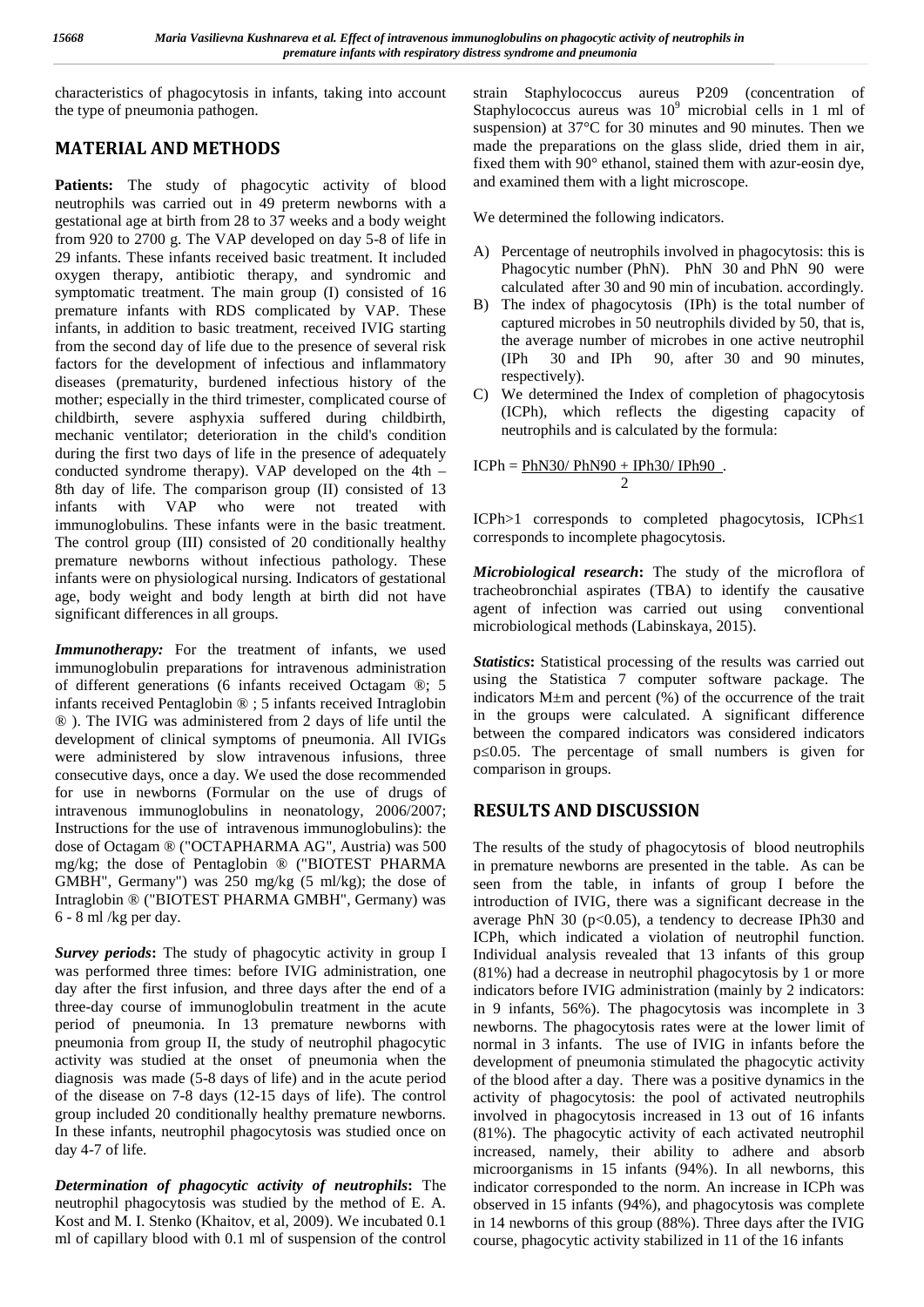| Group and period of examination                          | The Phagocytic          | The index of     | The Phagocytic     | The index of         | The Index of      |
|----------------------------------------------------------|-------------------------|------------------|--------------------|----------------------|-------------------|
|                                                          | number, 30              | phagocytosis, 30 | number, 90 minutes | phagocytosis,<br>-90 | completion of     |
|                                                          | minutes $(\% )$         | minutes          | (% )               | minutes              | phagocytosis      |
| The main group before the introduction of the IVIG       | $35.6 \pm 3.86 \pm 1.5$ | $2.56 \pm 0.23$  | $23.4 \pm 2.71$    | $2.3 \pm 0.39$       | $1.6 \pm 0.16#$   |
| The main group a day after the introduction of the IVIG  | $47.3 \pm 1.88*$        | $3.34 \pm 0.35*$ | $21.6 \pm 2.38$    | $1.9 \pm 0.17$       | $2.06+0.14*$      |
| The main group 3 days after the introduction of the IVIG | $41.3 \pm 3.55$         | $3.37+0.36*$     | $22.2 \pm 2.21$    | $1.8 \pm 0.2$        | $2.1 + 0.23$      |
| The Comparison group (onset of VAP)                      | $39.1 \pm 1.68$ #       | $3.4 \pm 0.19$   | $21.5 \pm 3.61$    | $2.4 \pm 0.88$       | $2.24+0.31#$      |
| The comparison group (acute period of VAP)               | $42.4 \pm 2.91$         | $2.59 \pm 0.13*$ | $23.8 \pm 2.43$    | $2.35 \pm 0.13$      | $1.34 \pm 0.12**$ |
| Control group of conditionally healthy newborns          | $46.2 + 2.2$            | $3.1 + 0.27$     | $23.3 \pm 1.74$    | $1.95 \pm 0.13$      | $1.83 \pm 0.13$   |

**Table 1. The Phagocytosis of blood neutrophils in premature newborns with VAP and in the control group**

Notes: 1. "\*" - the differences in indicators significantly differ from the initial value ( $\leq 0.05$ ).

2. "#" – significant difference between the indicator in the groups of infants with VAP and the indicator in the control group

(69%), and all indicators were within normal limits. However, there was a decrease in phagocytosis by one of the three indicators in 5 newborns in the dynamics of observation at the height of the disease, but they remained within the normal range and were higher than their initial values. For this reason, we can note a positive dynamics of phagocytosis in comparison with the initial state for the same infants, but with insufficient pharmacological effect of immunoglobulin. The phagocytosis of blood neutrophils was completed in all infants after a course of IVIG. The average phagocytosis rates one day after IVIG administration and after the course of immunotherapy did not differ from the control group. There was a decrease in phagocytic activity of neutrophils by PhN 30  $(p<0.05)$  in group II infants compared to the norm at the beginning of VAP. ICPh was significantly higher than in the control group  $(p<0.05)$ , which characterized an increase in the digesting ability of cells in response to infection. However, there was a decrease in ICPh  $(p<0.05)$  and a downward trend in IPh30 in these infants at the height of the disease within a week of its onset. This appears to be due to a decrease in the opsonizing capacity of blood plasma due to the expenditure of IgG, which was accompanied by inhibition of the capturing and digesting ability of neutrophils. In this group of infants in 3 newborns, phagocytosis was incomplete both at the beginning and in the acute period of the disease. ICPh decreased in 7 infants of the comparison group in the acute period compared to the baseline, which could be associated with depletion of the body's energy reserves. At the same time, the average PhN30 increased a week after the onset of the disease, although it did not reach the average of the control group. This was associated with the activation of a larger pool of neutrophils due to an acute infectious process (Khaitov, et al, 2009).

When comparing the phagocytic activity of neutrophils with the condition of infants in this group, it was found that the course of the disease was very severe in 7 newborns with initially low indicators of the phagocytosis. Including 3 infants developed bronchopulmonary dysplasia, two infants later died. We have established a relationship between the features of phagocytic activity of blood neutrophils and the etiological structure of pneumonia in the treatment of infants with immunoglobulins. Thus, when isolating associations of bacteria and one or two types of intracellular microorganisms (M. hominis, U. urealiticum, Ch. trachomatis) from TBA in 7 infants, the PhN30 was significantly lower before IVIG administration and a day after the first dose of the drug and averaged  $32.3\pm2.77\%$  and  $45.4\pm3.06\%$ , respectively, from the compared to 6 infants with IVIG bacterial pathogens of neutrophils compared to 6 infants with IVIG bacterial pathogens of pneumonia  $(41.0\pm2.5\%$  and  $55.3\pm2.61\%$ , respectively; p<0.05). Particularly low phagocytosis rates were found in one infant with M. hominis+ U. urealiticum (28% and 38% before

IVIG administration and one day after administration, respectively) and in one infant with M. hominis+U. urealiticum+Ch. trachomatis (27.5% and 37.0%, respectively). In these two infants phagocytosis was incomplete. It can be assumed that the intracellular localization of M. hominis, U. urealiticum, Ch. trachomatis in newborns was possible as a result of the initially impaired killer and digesting ability of neutrophils. However, on the contrary, the penetration of these microorganisms into the cell and the production of metabolites by them could disrupt the initially normal function of the phagocyte. The following option cannot be ruled out. The pathogen penetrated into the neutrophil with low phagocytic activity, became involved in cellular metabolism (the use of chemical components of the phagocyte as nutrient substrates, the incorporation of the mycoplasma genome into the genetic apparatus of the phagocyte) and led to the aggravation of the existing disorders (Rakovskaya, 2008). IVIG increased the phagocytic activity of neutrophils in infants with mixed bacterial, mycoplasma and  $/$  or  $h$ . trachomatis infections. This function of neutrophils returned to normal after a course of immunotherapy. Based on our studies, we identified risk factors for the development of VAP in premature newborns with RDS who are on mechanical ventilation. In these infants, in 1-2 days of life, there was a decrease in the phagocytic activity of blood neutrophils by one or two indicators: PhN 30 is less than 30% and / or IPh30 is less than 2.0. The listed risk factors were combined with unfavorable medical anamnesis data (pathological course of pregnancy and childbirth, severe asphyxia of the child at birth), severe condition of the newborn in the early neonatal period, critically low level of IgG in the blood (less than 3 g / l).

#### **Conclusion**

The use of the intravenous immunoglobulins in newborns with respiratory distress syndrome and a high risk of developing pneumonia is accompanied by the stimulation of phagocytosis of blood neutrophils against the standard Staphylococcus aureus P209 strain one day after the start of treatment. The immunocorrective effect continued for at least three days after the course of immunotherapy. The relationship between the characteristics of the phagocytic activity of blood neutrophils and the etiological structure of pneumonia in infants who were treated with intravenous immunoglobulins was established. Thus, when intracellular microorganisms (M. hominis, U. urealiticum, Chlamydia trachomatis) were isolated from the respiratory tract, the phagocytic activity of was significantly lower before IVIG administration and one day after the first dose of the drug against the indicators in infants with bacterial pneumonia.